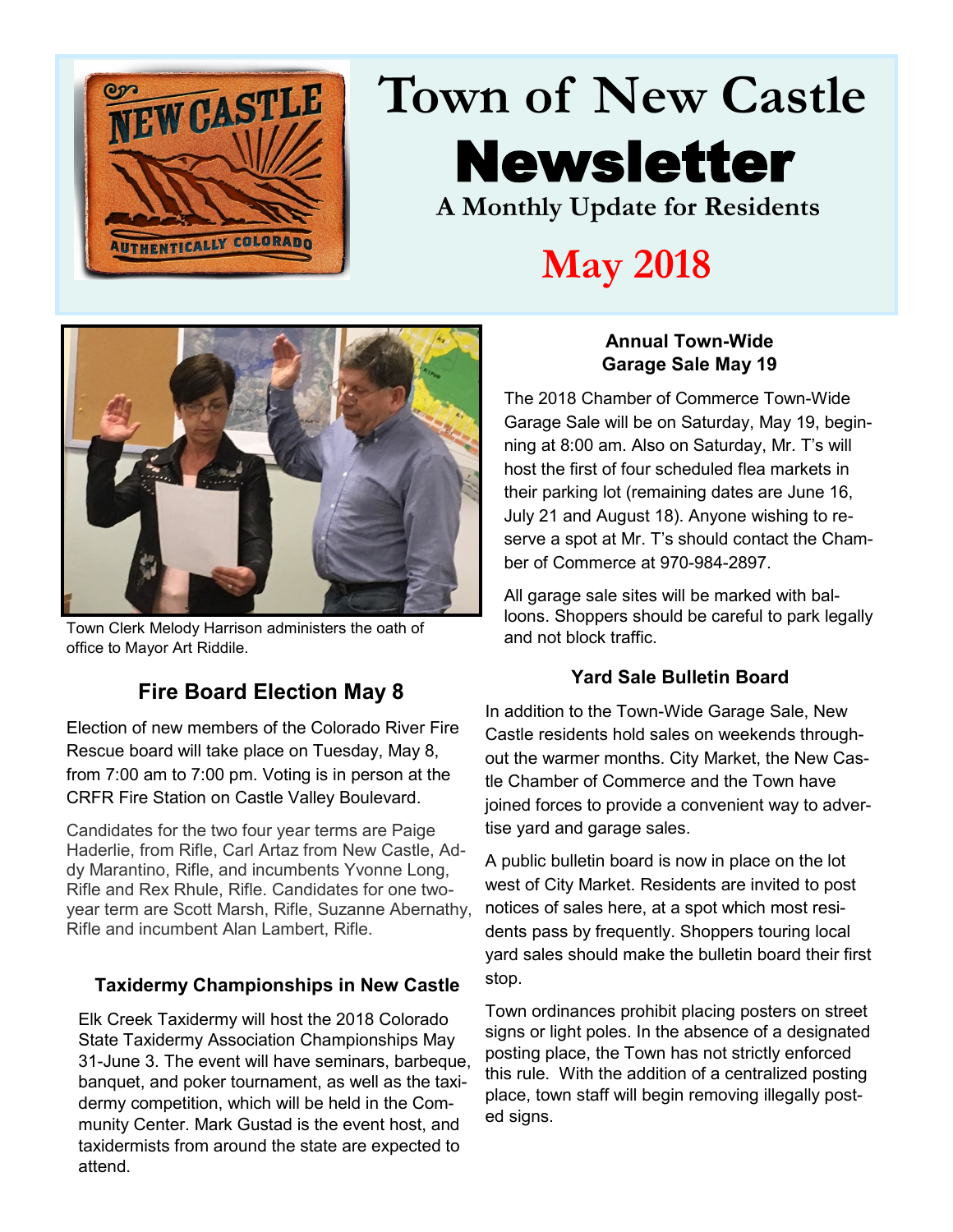#### **TOWN OF NEW CASTLE \* 970 984-2311 \* www.newcastlecolorado.org**

#### **Fire Danger High**

This spring's frequent red flag warnings for Western Colorado promise a dangerous fire season ahead. On April 12 a small fire occurred locally on 335 Road. This followed a large and destructive fire just west of Grand Junction on April 3. On April 19 the Skipper Island Fire near Fruita was probably caused by a campfire.

Any open burning is risky. Even if a fire is well contained in a fire pit, a wind-blown spark can ignite nearly dry grass or brush, or even land on a nearby roof. All open burning and fireworks are prohibited in New Castle from April 1 through November 1.

Burning cigarette butts are an additional danger. Whether walking or in a vehicle, smokers must assure that all cigarette butts are carefully extinguished.

#### **Bear Dance Park Improvements**

Thanks to a grant from GFMLD (Garfield Federal Mineral Lease District), the second phase of Bear dance Park construction is underway. The Town's Public Works Department is installing shade structures and additional playground equipment. Work is expected to be completed by early May



#### **Annual Youth Fishing Derby (ages 3-15)**

Saturday, May 5, 10 am-2 pm in Alder Park. Free. Registration required.

#### **Golf in the Park (ages 5+)**

Saturday, May 19, 10 am-2 pm in VIX Park. Free. Registration required.

#### **Colorado Mountain United Soccer Club player selection for the Fall 2018/2019 season**:

Thursday, May 1, 4-6 pm, boys and girls born 2007- 2008;

Friday June 1, 4-6 pm, boys and girls born 2006- 2007 and high school girls born 2000-2003. At VIX Park.

#### **Pickleball Skills Clinic (ages 18+),**

Session 1, May 18-June 7, Session 2, June 19-July 12. Tuesdays, 6-7:30 pm (beginner and intermediate), Thursdays 6-7:30 pm (intermediate and advanced). Cost: \$40.

#### **Pickleball 101 (ages 18+)**

canopy.

Wednesdays, May 16, 23, 30, 6:30-8:30 pm. at Coal Ridge High School. Free.

**Did you know that……..**

• There are two seats open on the Planning and Zoning Commission. Anyone interested in serving can apply by contacting Town Clerk Melody Harrison.

◆ The library's Summer Reading Program Kick-off will be Thursday, May 31, from 4 -8 pm in Burning Mountain Park. The Lo-

 This summer will bring the long-needed rebuilding of  $5<sup>th</sup>$  Street, including replacement of sidewalks, curbs and gutters. Johnson Construction is the contractor.

 New Castle's Tree City seedling giveaway will be May 5, 10 am, at the Community Center. Seedlings are donated by the Bookcliff Soil Conservation District. Come pick up a seedling to enhance your landscaping and improve our urban

End Band will perform.

#### **Thai Chi (ages 18+)**

May 8-May 31, Tuesdays and Thursdays, 9-10 am at the Community Center. \$40, or \$6 drop-in fee.

#### **Rosybelle Mobile Maker Space**

Watch for Rosybelle visits to the Community Center in June.

#### **Ukulele Strum (Ages 12+)**

Learn to play the ukulele, sing along, learn new songs. Beginners welcome, Wednesdays, 11 am - 12 noon. Free.

The 2018 Summer Activity guide is now available at

the Community Center or online at www.newcastlerec.com.

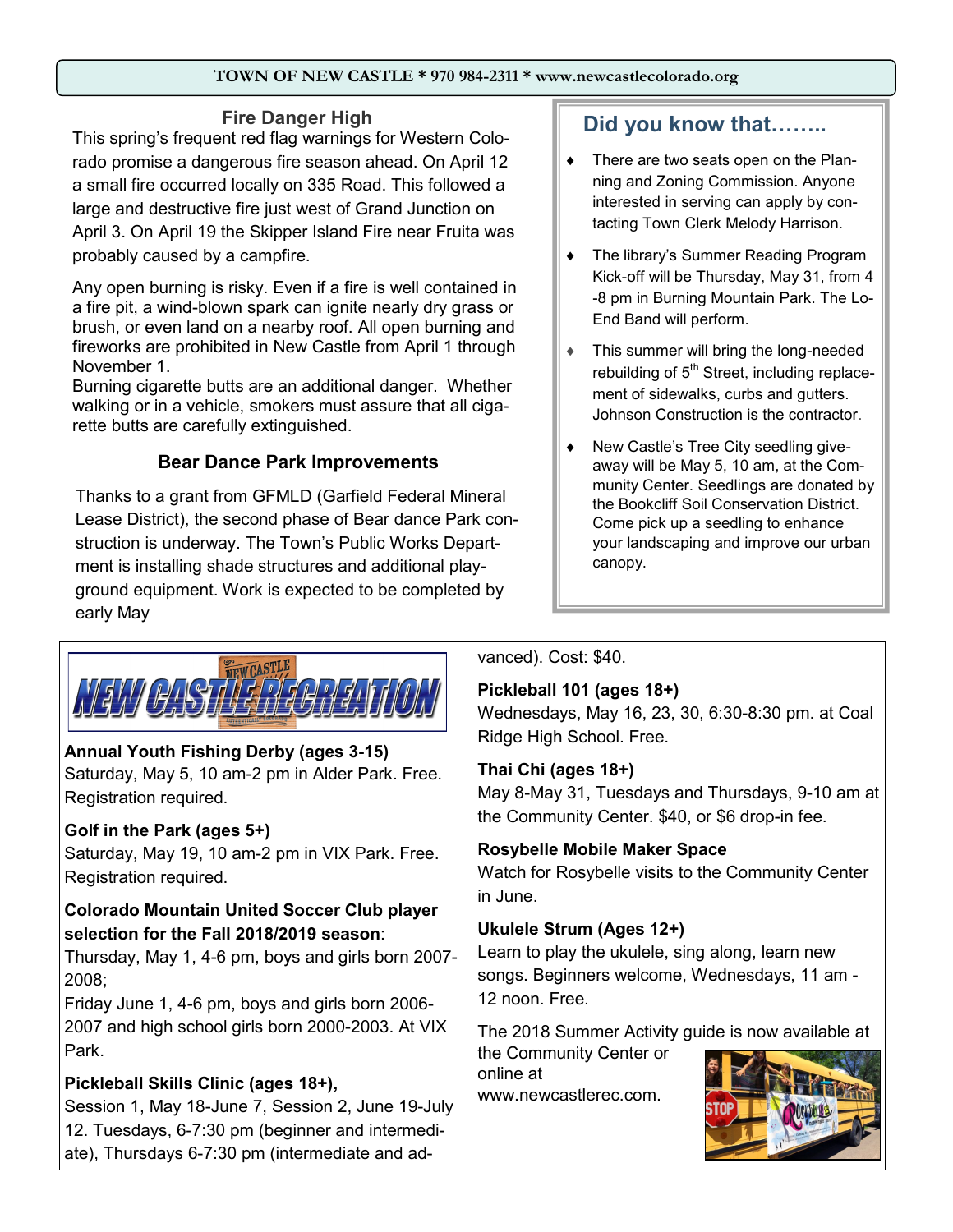

## **New Castle Chamber of Commerce**

**"Growing Business, Building Community" Support Your Community - Use Local Vendors - Shop Locally**

#### **From your Chamber of Commerce**

When was the last time you stopped in to the Community Center in downtown New Castle? Our office is now open, Monday-Friday from 9 am-12 noon. Come visit us and see what is going on in and around your town. There is space in the Visitor Information rack for local businesses to display brochures or menus.

If you are not yet a member of the Chamber, then join! It's very inexpensive and home-based business owners are welcome as well as our small business owners. If you don't have your business license with the town of New Castle, then get one as it is free. Don't own a business? You are still welcome to join the Chamber.

Check out our Facebook page at [www.facebook.com/](http://www.facebook.com/newcastleCOchamber) [newcastleCOchamber.](http://www.facebook.com/newcastleCOchamber) We are promoting these local

#### **Dates to Put On Your 2018 Calendar**

May 5 - Annual Youth Fishing Derby in Alder Park, 10 am May 5 - Cinco de Mayo Celebration on 5th Street, 2-6 pm May 19 - Town wide Garage sale, 8 am

May 19 - Flea Market at Mr. T's, 9am to 3 pm

May 19 - Free Golf in the Park, VIX Park, 10 to 12 pm

May 28 – Memorial Day ceremony at Highland Cemetery, 10 am

May 31 – Summer Reading Program Kick-off, Burning Mountain Park, 4-8 pm

June 8 - River Center's Taco Bar & Silent Auction

June 9 - Colorado River Fire Rescue Open House,

10 am - 2 pm

June 10 – BBQ with a Cop, in Burning Mountain Park 2 pm -5 pm





businesses for May: Eventos, An Exquisite Design and Connie, stylist at Making New Waves.

Remember on the  $19<sup>th</sup>$  of this month is the Community Wide Garage Sale and a Flea Market at Mr. T's. If you have items to get out of the house or garage, then put some balloons on your trash can so people can find you. Or get out to visit sales and Mr. T's, where food and raffle tickets sales will support our local 4-H club.

Did you get a door-hanger in April advising you we can send a monthly email with community events? If not, call the Chamber and we will get one out to you. If you are a new resident to our community and have not yet received a Welcome Tote, then stop by the office and visit with us.

Reach us at newcastlecochamber@gmail.com or 970 -984-2897.

#### **Celebrate Cinco de Mayo May 5**

On May 5, from 2 pm-6 pm, 5<sup>th</sup> Street will be the site of a Cinco de Mayo celebration. The event will feature food, drinks, piñatas, face painting, a photo booth and music. Tickets will be sold for \$5.00 each. Beer will sell for one ticket, food for two. Pro-1862. ceeds will support the River Center.

Sponsors the event are New Castle Dental, Elk Creek Mining Company, the Town of New Castle, 2 Coronas, Glenwood Canyon Brew Pub and Spirits of New Castle.

Cinco de Mayo is the annual celebration to commemorate the [Mex](https://en.wikipedia.org/wiki/Mexican_Army)ican [Army'](https://en.wikipedia.org/wiki/Mexican_Army)s unlikely victory over the French at the [Battle of Puebla,](https://en.wikipedia.org/wiki/Battle_of_Puebla) under General [Ignacio](https://en.wikipedia.org/wiki/Ignacio_Zaragoza)  [Zaragoza,](https://en.wikipedia.org/wiki/Ignacio_Zaragoza) on May 5,